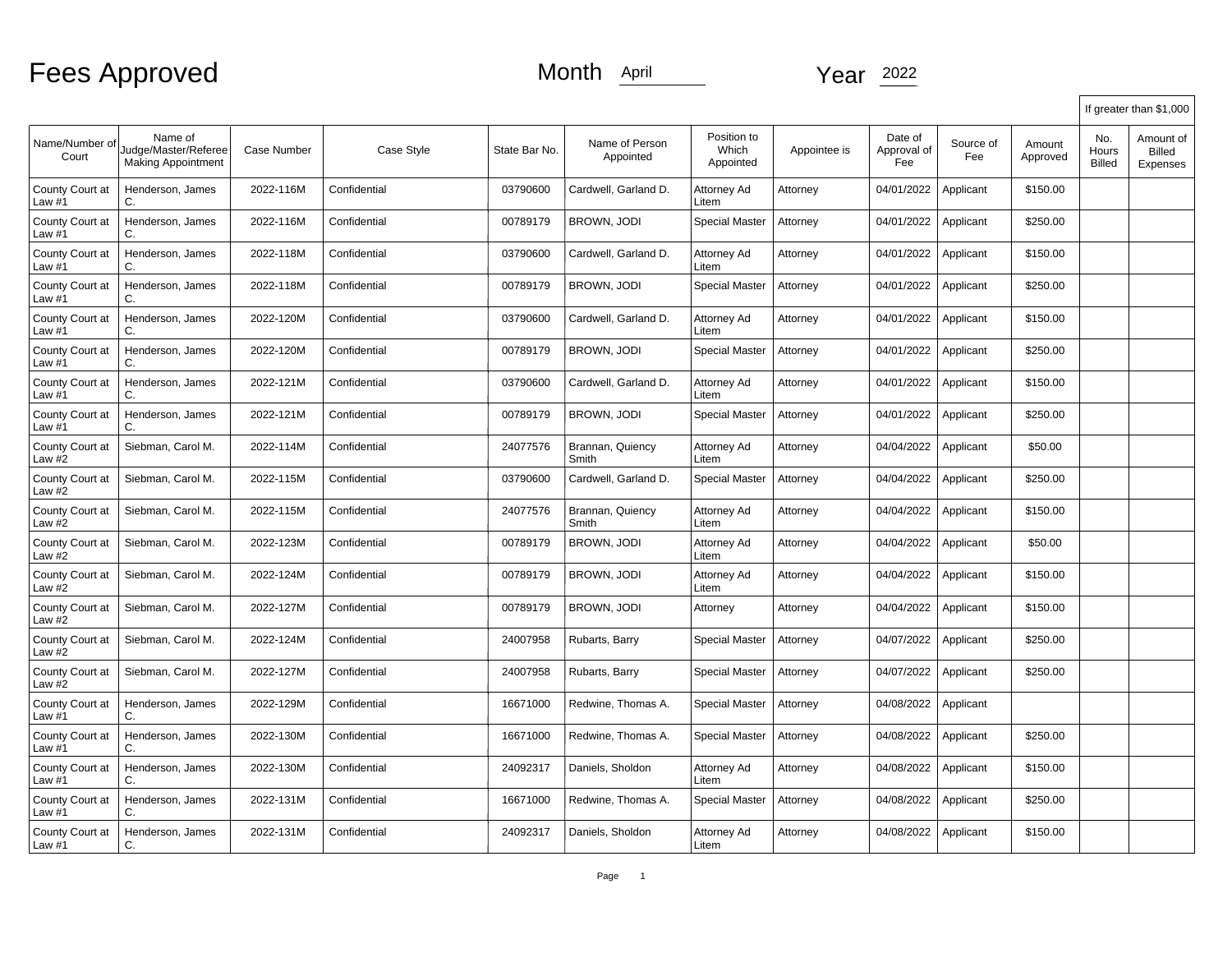# Fees Approved Month April 2022

|                           |                                                              |             |                                                                    |               |                             |                                   |              |                               |                  |                    |                        | If greater than \$1,000         |
|---------------------------|--------------------------------------------------------------|-------------|--------------------------------------------------------------------|---------------|-----------------------------|-----------------------------------|--------------|-------------------------------|------------------|--------------------|------------------------|---------------------------------|
| Name/Number of<br>Court   | Name of<br>Judge/Master/Referee<br><b>Making Appointment</b> | Case Number | Case Style                                                         | State Bar No. | Name of Person<br>Appointed | Position to<br>Which<br>Appointed | Appointee is | Date of<br>Approval of<br>Fee | Source of<br>Fee | Amount<br>Approved | No.<br>Hours<br>Billed | Amount of<br>Billed<br>Expenses |
| County Court at<br>Law #1 | Henderson, James<br>C.                                       | 2022-132M   | Confidential                                                       | 24092317      | Daniels. Sholdon            | Attorney Ad<br>∟item              | Attorney     | 04/08/2022                    | Applicant        | \$150.00           |                        |                                 |
| County Court at<br>_aw #1 | Henderson, James<br>C.                                       | 2022-132M   | Confidential                                                       | 16671000      | Redwine. Thomas A.          | <b>Special Master</b>             | Attorney     | 04/08/2022                    | Applicant        | \$250.00           |                        |                                 |
| <b>County Court</b>       | Magers, Bill                                                 | 2022-010G   | Guardianship of<br>Robert Bruce Aitken,<br>An Incapacitated Person | 16671000      | Redwine, Thomas A.          | Attorney Ad<br>∟item              | Attorney     | 04/13/2022                    | Applicant        | \$1,340.00         |                        |                                 |
| County Court at<br>Law #2 | Siebman, Carol M.                                            | 2022-135M   | Confidential                                                       | 24007958      | Rubarts, Barry              | Attorney Ad<br>Litem              | Attorney     | 04/13/2022                    | Applicant        | \$50.00            |                        |                                 |
| County Court at<br>Law #2 | Siebman, Carol M.                                            | 2022-136M   | Confidential                                                       | 24007958      | Rubarts, Barry              | Attorney Ad<br>Litem              | Attorney     | 04/19/2022                    | Applicant        | \$150.00           |                        |                                 |
| County Court at<br>Law #2 | Siebman, Carol M.                                            | 2022-136M   | Confidential                                                       | 24084427      | Rogers, Beverley L.         | <b>Special Master</b>             | Attorney     | 04/19/2022                    | Applicant        | \$250.00           |                        |                                 |
| County Court at<br>Law #1 | Henderson, James<br>C.                                       | 2022-137M   | Confidential                                                       | 03790600      | Cardwell. Garland D.        | <b>Special Master</b>             | Attorney     | 04/26/2022                    | Applicant        | \$250.00           |                        |                                 |
| County Court at<br>Law #1 | Henderson, James<br>С.                                       | 2022-137M   | Confidential                                                       | 24084427      | Rogers, Beverley L.         | Attorney Ad<br>Litem              | Attorney     | 04/26/2022                    | Applicant        | \$150.00           |                        |                                 |
| County Court at<br>Law #1 | Henderson, James<br>С.                                       | 2022-139M   | Confidential                                                       | 24084427      | Rogers, Beverley L.         | Attorney Ad<br>Litem              | Attorney     | 04/26/2022                    | Applicant        | \$150.00           |                        |                                 |
| County Court at<br>Law #1 | Henderson, James<br>C.                                       | 2022-140M   | Confidential                                                       | 03790600      | Cardwell, Garland D.        | Attorney Ad<br>Litem              | Attorney     | 04/26/2022                    | Applicant        | \$150.00           |                        |                                 |
| County Court at<br>Law #1 | Henderson, James<br>C.                                       | 2022-141M   | Confidential                                                       | 03790600      | Cardwell, Garland D.        | <b>Special Master</b>             | Attorney     | 04/26/2022                    | Applicant        | \$250.00           |                        |                                 |
| County Court at<br>Law #1 | Henderson, James<br>C.                                       | 2022-141M   | Confidential                                                       | 24084427      | Rogers, Beverley L.         | Attorney Ad<br>Litem              | Attorney     | 04/26/2022                    | Applicant        | \$150.00           |                        |                                 |
| County Court at<br>Law #1 | Henderson, James<br>C.                                       | 2022-145M   | Confidential                                                       | 00789179      | BROWN, JODI                 | <b>Special Master</b>             | Attorney     | 04/26/2022                    | Applicant        | \$250.00           |                        |                                 |
| County Court at<br>Law #1 | Henderson, James<br>C.                                       | 2022-145M   | Confidential                                                       | 24064948      | Brese-LeBron, Lacinda       | Attorney Ad<br>Litem              | Attorney     | 04/26/2022                    | Applicant        | \$150.00           |                        |                                 |
| County Court at<br>Law #1 | Henderson, James<br>C.                                       | 2022-147M   | Confidential                                                       | 00789179      | BROWN, JODI                 | <b>Special Master</b>             | Attorney     | 04/26/2022                    | Applicant        | \$250.00           |                        |                                 |
| County Court at<br>Law #1 | Henderson, James<br>C.                                       | 2022-147M   | Confidential                                                       | 24064948      | Brese-LeBron, Lacinda       | Attorney Ad<br>Litem              | Attorney     | 04/26/2022                    | Applicant        | \$150.00           |                        |                                 |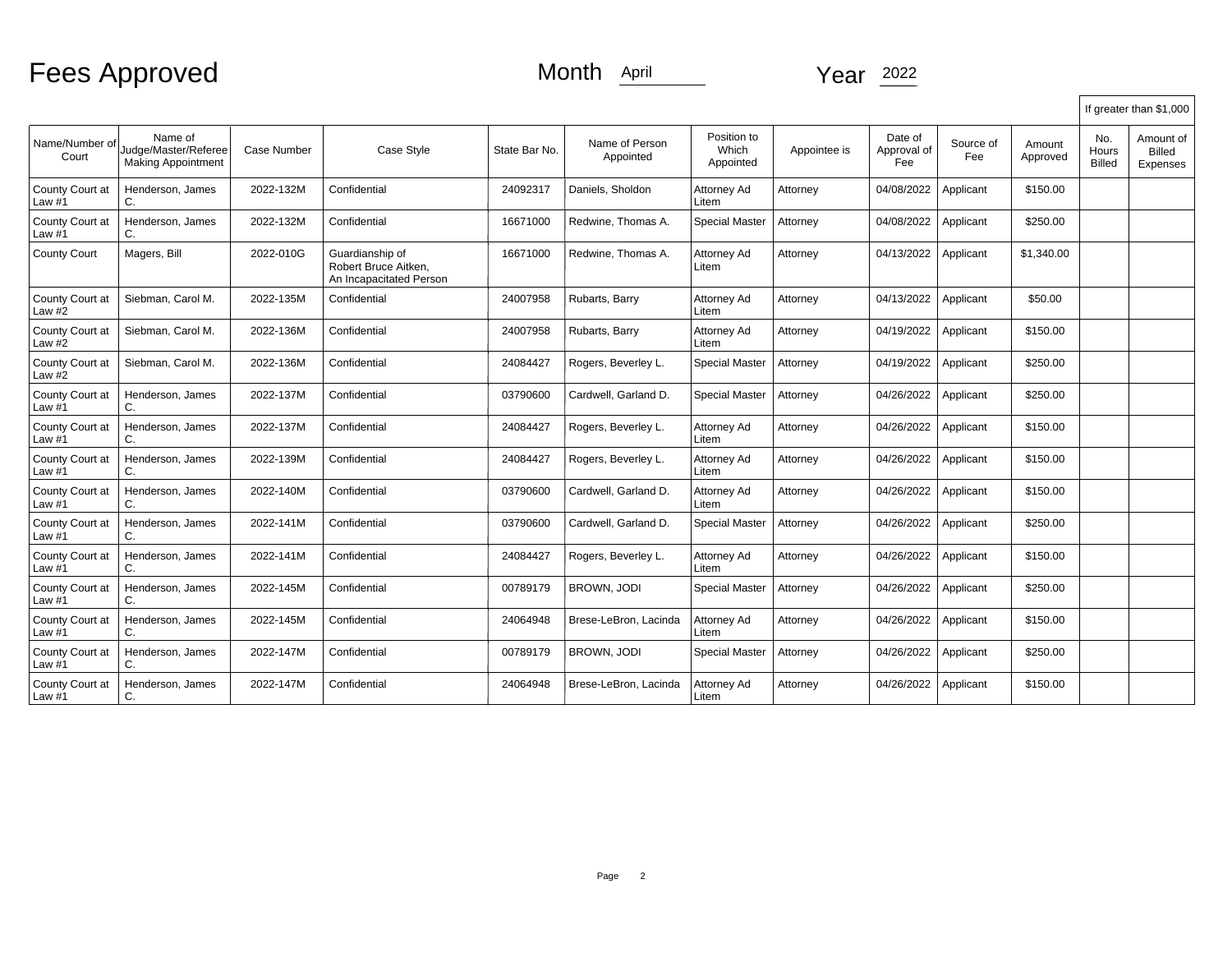| Name/Number of<br>Court     | Name of<br>Judge/Master/Referee<br><b>Making Appointment</b> | Case Number | Case Style                                  | State Bar No. | Name of Person<br>Appointed | Position to Which<br>Appointed | Appointee is | Date of<br>Appointment |
|-----------------------------|--------------------------------------------------------------|-------------|---------------------------------------------|---------------|-----------------------------|--------------------------------|--------------|------------------------|
| County Court at<br>Law $#2$ | Siebman, Carol M.                                            | 2022-123M   | Confidential                                | 24007958      | Rubarts, Barry              | <b>Special Master</b>          | Attorney     | 04/01/2022             |
| County Court at<br>Law $#2$ | Siebman, Carol M.                                            | 2022-123M   | Confidential                                | 00789179      | <b>BROWN, JODI</b>          | Attorney Ad Litem              | Attorney     | 04/01/2022             |
| County Court at<br>Law #2   | Siebman, Carol M.                                            | 2022-124M   | Confidential                                | 24007958      | Rubarts, Barry              | <b>Special Master</b>          | Attorney     | 04/01/2022             |
| County Court at<br>Law $#2$ | Siebman, Carol M.                                            | 2022-124M   | Confidential                                | 00789179      | <b>BROWN, JODI</b>          | Attorney Ad Litem              | Attorney     | 04/01/2022             |
| County Court at<br>Law $#2$ | Siebman, Carol M.                                            | 2022-127M   | Confidential                                | 24007958      | Rubarts, Barry              | <b>Special Master</b>          | Attorney     | 04/01/2022             |
| County Court at<br>Law #2   | Siebman, Carol M.                                            | 2022-127M   | Confidential                                | 00789179      | <b>BROWN, JODI</b>          | Attorney                       | Attorney     | 04/01/2022             |
| <b>County Court</b>         | Magers, Bill                                                 | 2022-174P   | Estate of<br>Jack Van Thompson,<br>Deceased | 24071120      | Pelley, Jacob               | Attorney Ad Litem              | Attorney     | 04/04/2022             |
| County Court at<br>Law #1   | Henderson, James C.                                          | 2022-128M   | Confidential                                | 16671000      | Redwine, Thomas A.          | <b>Special Master</b>          | Attorney     | 04/04/2022             |
| County Court at<br>Law $#1$ | Henderson, James C.                                          | 2022-128M   | Confidential                                | 24092317      | Daniels, Sholdon            | Attorney Ad Litem              | Attorney     | 04/04/2022             |
| County Court at<br>Law #1   | Henderson, James C.                                          | 2022-129M   | Confidential                                | 24092317      | Daniels, Sholdon            | Attorney Ad Litem              | Attorney     | 04/05/2022             |
| County Court at<br>Law #1   | Henderson, James C.                                          | 2022-129M   | Confidential                                | 16671000      | Redwine, Thomas A.          | <b>Special Master</b>          | Attorney     | 04/05/2022             |
| County Court at<br>Law #1   | Henderson, James C.                                          | 2022-130M   | Confidential                                | 16671000      | Redwine, Thomas A.          | <b>Special Master</b>          | Attorney     | 04/05/2022             |
| County Court at<br>Law #1   | Henderson, James C.                                          | 2022-130M   | Confidential                                | 24092317      | Daniels, Sholdon            | Attorney Ad Litem              | Attorney     | 04/05/2022             |
| County Court at<br>Law #1   | Henderson, James C.                                          | 2022-131M   | Confidential                                | 16671000      | Redwine, Thomas A.          | <b>Special Master</b>          | Attorney     | 04/05/2022             |
| County Court at<br>Law #1   | Henderson, James C.                                          | 2022-131M   | Confidential                                | 24092317      | Daniels, Sholdon            | Attorney Ad Litem              | Attorney     | 04/05/2022             |
| <b>County Court</b>         | Magers, Bill                                                 | 2022-182P   | Estate of<br>Charles Harrison,<br>Deceased  | 24118406      | Hearrell, C.W.              | Attorney Ad Litem              | Attorney     | 04/06/2022             |
| County Court at<br>Law #1   | Henderson, James C.                                          | 2022-132M   | Confidential                                | 24092317      | Daniels, Sholdon            | Attorney Ad Litem              | Attorney     | 04/06/2022             |
| County Court at<br>Law $#1$ | Henderson, James C.                                          | 2022-132M   | Confidential                                | 16671000      | Redwine, Thomas A.          | <b>Special Master</b>          | Attorney     | 04/06/2022             |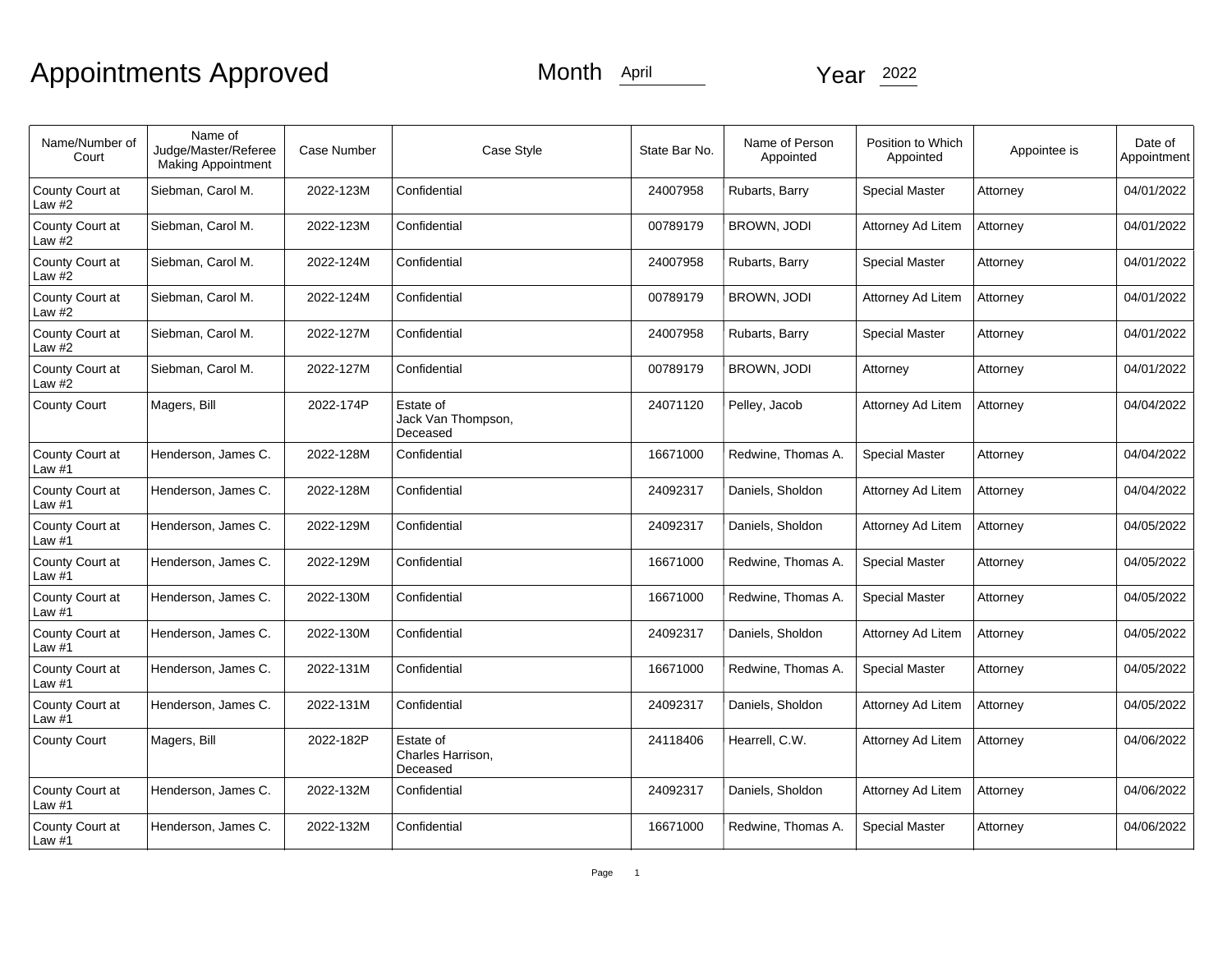| Name/Number of<br>Court     | Name of<br>Judge/Master/Referee<br><b>Making Appointment</b> | <b>Case Number</b> | Case Style   | State Bar No. | Name of Person<br>Appointed | Position to Which<br>Appointed | Appointee is | Date of<br>Appointment |
|-----------------------------|--------------------------------------------------------------|--------------------|--------------|---------------|-----------------------------|--------------------------------|--------------|------------------------|
| County Court at<br>Law $#1$ | Henderson, James C.                                          | 2022-133M          | Confidential | 16671000      | Redwine, Thomas A.          | <b>Special Master</b>          | Attorney     | 04/06/2022             |
| County Court at<br>Law #1   | Henderson, James C.                                          | 2022-133M          | Confidential | 24092317      | Daniels, Sholdon            | <b>Attorney Ad Litem</b>       | Attorney     | 04/06/2022             |
| County Court at<br>Law #1   | Henderson, James C.                                          | 2022-134M          | Confidential | 16671000      | Redwine, Thomas A.          | <b>Special Master</b>          | Attorney     | 04/06/2022             |
| County Court at<br>Law $#1$ | Henderson, James C.                                          | 2022-134M          | Confidential | 24092317      | Daniels, Sholdon            | Attorney Ad Litem              | Attorney     | 04/06/2022             |
| County Court at<br>Law $#2$ | Siebman, Carol M.                                            | 2022-135M          | Confidential | 24084427      | Rogers, Beverley L.         | <b>Special Master</b>          | Attorney     | 04/07/2022             |
| County Court at<br>Law #2   | Siebman, Carol M.                                            | 2022-135M          | Confidential | 24007958      | Rubarts, Barry              | Attorney Ad Litem              | Attorney     | 04/07/2022             |
| County Court at<br>Law $#2$ | Siebman, Carol M.                                            | 2022-136M          | Confidential | 24007958      | Rubarts, Barry              | Attorney Ad Litem              | Attorney     | 04/08/2022             |
| County Court at<br>Law #1   | Henderson, James C.                                          | 2022-137M          | Confidential | 03790600      | Cardwell, Garland D.        | <b>Special Master</b>          | Attorney     | 04/11/2022             |
| County Court at<br>Law $#1$ | Henderson, James C.                                          | 2022-137M          | Confidential | 24084427      | Rogers, Beverley L.         | Attorney Ad Litem              | Attorney     | 04/11/2022             |
| County Court at<br>Law $#1$ | Henderson, James C.                                          | 2022-138M          | Confidential | 03790600      | Cardwell, Garland D.        | <b>Special Master</b>          | Attorney     | 04/11/2022             |
| County Court at<br>Law #1   | Henderson, James C.                                          | 2022-138M          | Confidential | 24084427      | Rogers, Beverley L.         | Attorney Ad Litem              | Attorney     | 04/11/2022             |
| County Court at<br>Law $#1$ | Henderson, James C.                                          | 2022-139M          | Confidential | 03790600      | Cardwell, Garland D.        | <b>Special Master</b>          | Attorney     | 04/12/2022             |
| County Court at<br>Law $#1$ | Henderson, James C.                                          | 2022-139M          | Confidential | 24084427      | Rogers, Beverley L.         | <b>Attorney Ad Litem</b>       | Attorney     | 04/12/2022             |
| County Court at<br>Law #1   | Henderson, James C.                                          | 2022-140M          | Confidential | 03790600      | Cardwell, Garland D.        | Attorney Ad Litem              | Attorney     | 04/13/2022             |
| County Court at<br>Law $#1$ | Henderson, James C.                                          | 2022-141M          | Confidential | 03790600      | Cardwell, Garland D.        | <b>Special Master</b>          | Attorney     | 04/13/2022             |
| County Court at<br>Law #1   | Henderson, James C.                                          | 2022-141M          | Confidential | 24084427      | Rogers, Beverley L.         | Attorney Ad Litem              | Attorney     | 04/13/2022             |
| County Court at<br>Law $#2$ | Siebman, Carol M.                                            | 2022-142M          | Confidential | 00789179      | <b>BROWN, JODI</b>          | <b>Special Master</b>          | Attorney     | 04/14/2022             |
| County Court at<br>Law #2   | Siebman, Carol M.                                            | 2022-142M          | Confidential | 24064948      | Brese-LeBron,<br>Lacinda    | Attorney Ad Litem              | Attorney     | 04/14/2022             |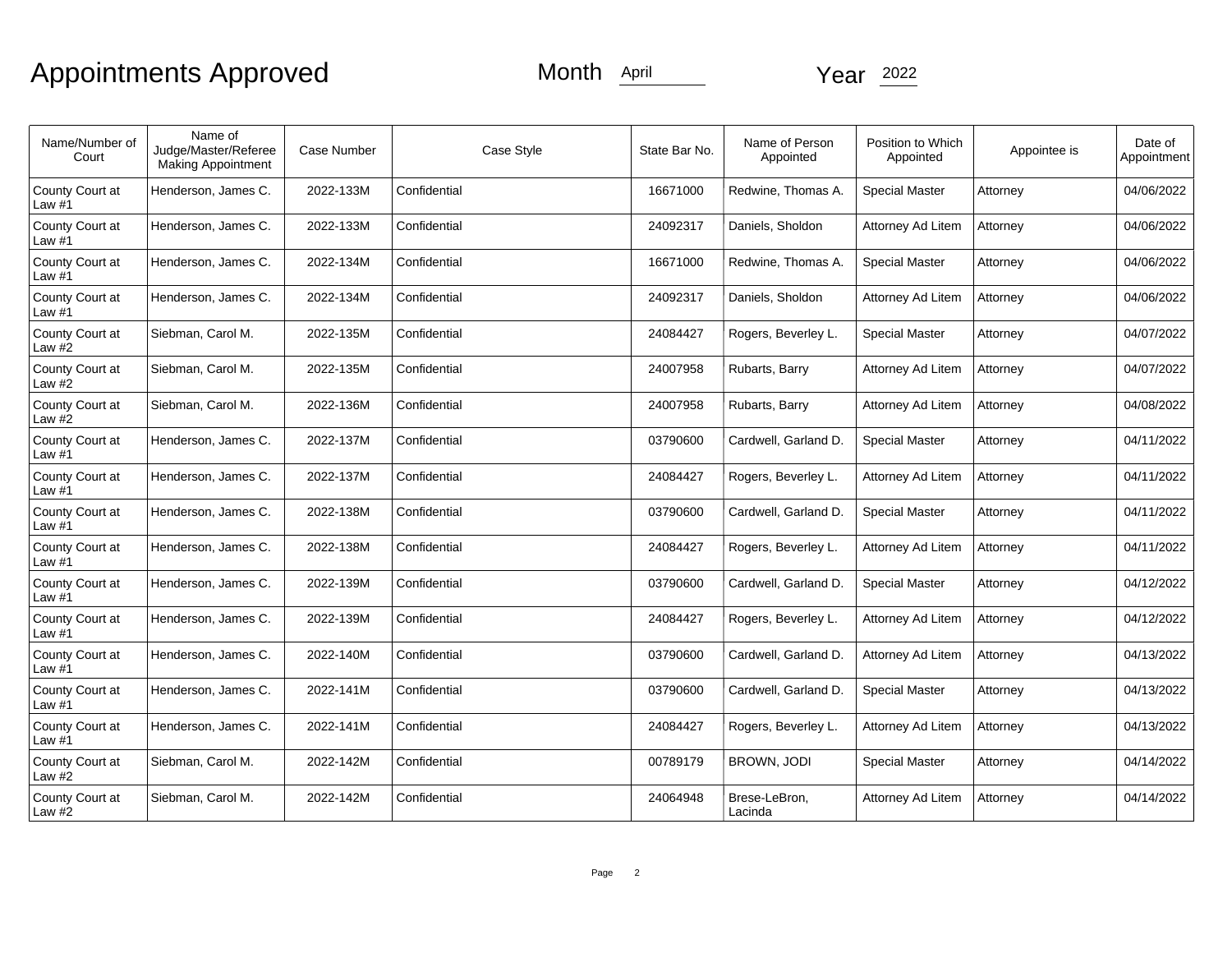| Name/Number of<br>Court     | Name of<br>Judge/Master/Referee<br><b>Making Appointment</b> | Case Number | Case Style                                      | State Bar No. | Name of Person<br>Appointed | Position to Which<br>Appointed | Appointee is | Date of<br>Appointment |
|-----------------------------|--------------------------------------------------------------|-------------|-------------------------------------------------|---------------|-----------------------------|--------------------------------|--------------|------------------------|
| <b>County Court</b>         | Magers, Bill                                                 | 2022-201P   | Estate of<br>James Sumpter Russell,<br>Deceased | 18627100      | SMITH, JOE NEAL             | Attorney Ad Litem              | Attorney     | 04/14/2022             |
| County Court at<br>Law $#2$ | Siebman, Carol M.                                            | 2022-143M   | Confidential                                    | 00789179      | BROWN, JODI                 | <b>Special Master</b>          | Attorney     | 04/14/2022             |
| County Court at<br>Law #2   | Siebman, Carol M.                                            | 2022-143M   | Confidential                                    | 24064948      | Brese-LeBron,<br>Lacinda    | Attorney Ad Litem              | Attorney     | 04/14/2022             |
| County Court at<br>Law $#2$ | Siebman, Carol M.                                            | 2022-136M   | Confidential                                    | 24084427      | Rogers, Beverley L.         | <b>Special Master</b>          | Attorney     | 04/19/2022             |
| County Court at<br>Law $#1$ | Henderson, James C.                                          | 2022-145M   | Confidential                                    | 00789179      | BROWN, JODI                 | <b>Special Master</b>          | Attorney     | 04/19/2022             |
| County Court at<br>Law #1   | Henderson, James C.                                          | 2022-145M   | Confidential                                    | 24064948      | Brese-LeBron,<br>Lacinda    | Attorney Ad Litem              | Attorney     | 04/19/2022             |
| County Court at<br>Law $#1$ | Henderson, James C.                                          | 2022-146M   | Confidential                                    | 00789179      | BROWN, JODI                 | <b>Special Master</b>          | Attorney     | 04/20/2022             |
| County Court at<br>Law $#1$ | Henderson, James C.                                          | 2022-146M   | Confidential                                    | 24007958      | Rubarts, Barry              | Attorney Ad Litem              | NA.          | 04/20/2022             |
| County Court at<br>Law $#1$ | Henderson, James C.                                          | 2022-147M   | Confidential                                    | 00789179      | <b>BROWN, JODI</b>          | <b>Special Master</b>          | Attorney     | 04/20/2022             |
| County Court at<br>Law $#1$ | Henderson, James C.                                          | 2022-147M   | Confidential                                    | 24064948      | Brese-LeBron,<br>Lacinda    | Attorney Ad Litem              | Attorney     | 04/20/2022             |
| County Court at<br>Law #1   | Henderson, James C.                                          | 2022-148M   | Confidential                                    | 24077576      | Brannan, Quiency<br>Smith   | Attorney Ad Litem              | Attorney     | 04/25/2022             |
| County Court at<br>Law #1   | Henderson, James C.                                          | 2022-148M   | Confidential                                    | 24036398      | Cooper, Lawrence O.         | <b>Special Master</b>          | Attorney     | 04/25/2022             |
| County Court at<br>Law #1   | Henderson, James C.                                          | 2022-149M   | Confidential                                    | 24036398      | Cooper, Lawrence O.         | <b>Special Master</b>          | Attorney     | 04/25/2022             |
| County Court at<br>Law #1   | Henderson, James C.                                          | 2022-149M   | Confidential                                    | 24077576      | Brannan, Quiency<br>Smith   | Attorney Ad Litem              | Attorney     | 04/25/2022             |
| <b>County Court</b>         | Magers, Bill                                                 | 2022-212P   | Estate of<br>Jackie Sue Hagan,<br>Deceased      | 24118406      | Hearrell, C.W.              | Attorney Ad Litem              | Attorney     | 04/26/2022             |
| County Court at<br>Law $#1$ | Henderson, James C.                                          | 2022-150M   | Confidential                                    | 24036398      | Cooper, Lawrence O.         | <b>Special Master</b>          | Attorney     | 04/26/2022             |
| County Court at<br>Law #1   | Henderson, James C.                                          | 2022-150M   | Confidential                                    | 24077576      | Brannan, Quiency<br>Smith   | Attorney Ad Litem              | Attorney     | 04/26/2022             |
| County Court at<br>Law $#1$ | Henderson, James C.                                          | 2022-151M   | Confidential                                    | 24036398      | Cooper, Lawrence O.         | Special Master                 | Attorney     | 04/27/2022             |